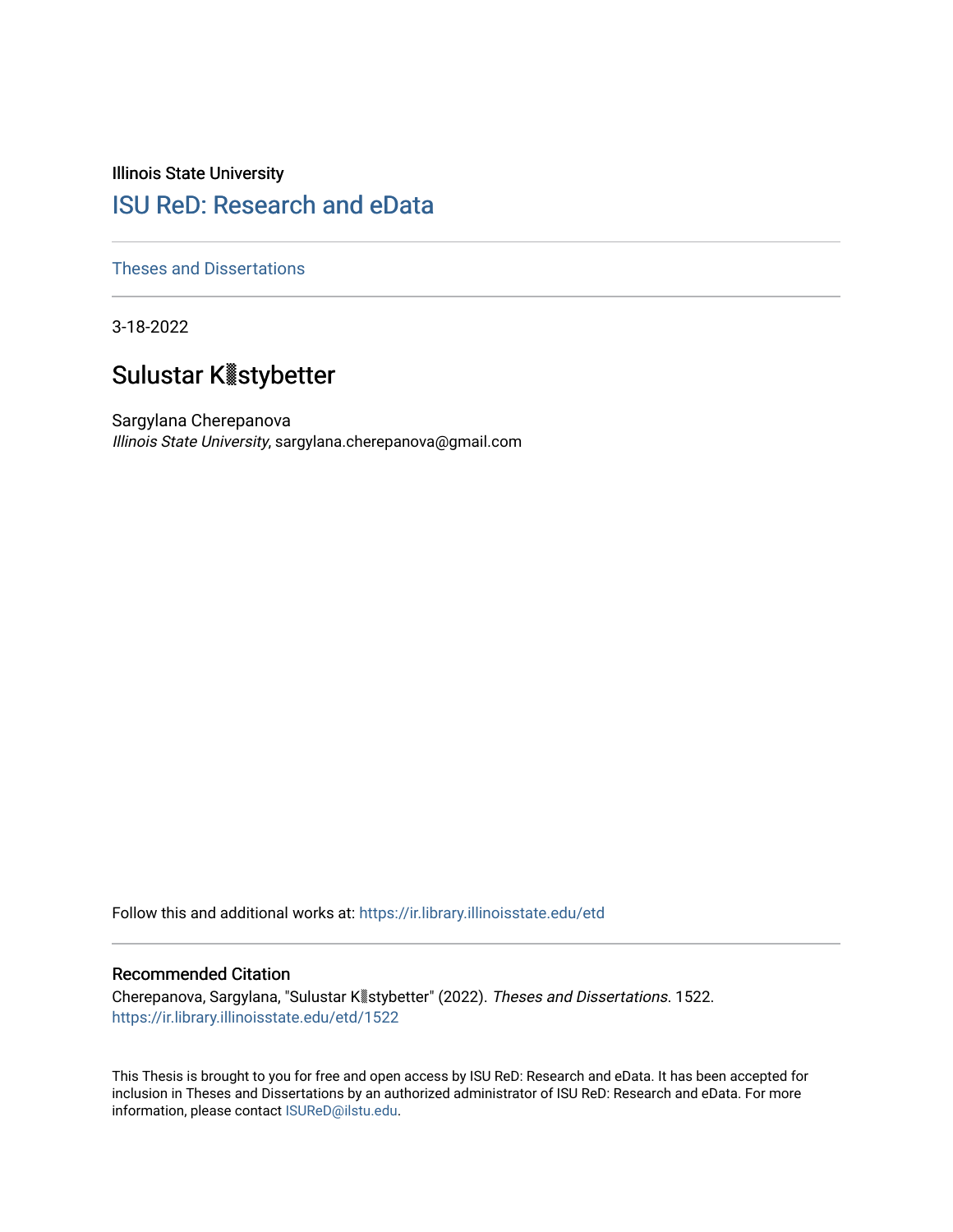### sulustar kæstybetter

# SARGYLANA CHEREPANOVA

## 17 pages

My research focuses on making an artistic non-game that is designed to be displayed in a gallery environment. The work also investigates my experience of having multiple confused national identities and the existential crisis caused by several factors including the colonized history and present state of Sakha Yakut culture. The research is influenced and inspired by concepts of Indigenous Futurism, a cultural worldview that fights misconceptions of native people as inauthentic when they create artworks using digital technologies.

KEYWORDS: Sakha, Yakutia, videogames, digital art, Indigenous Futurism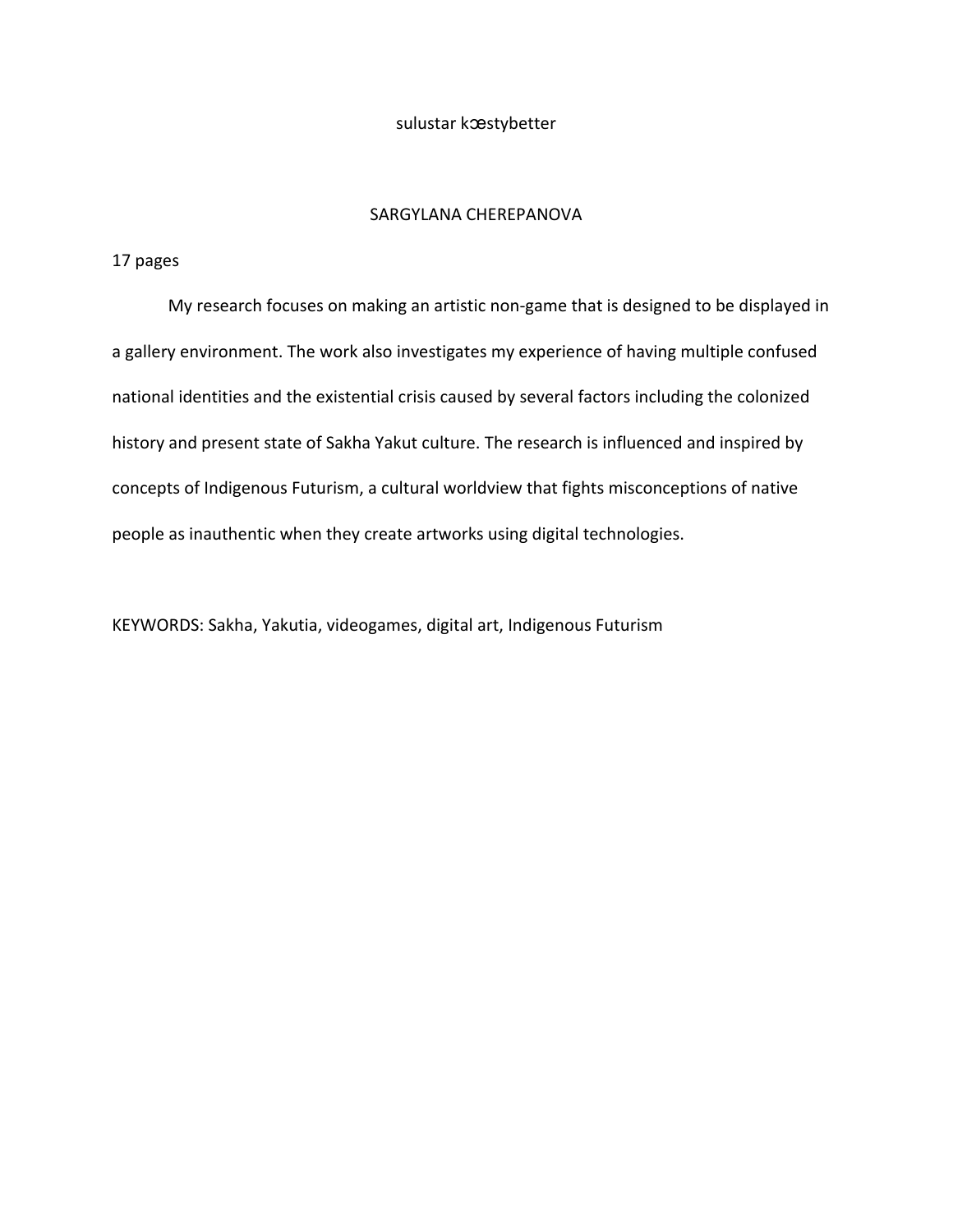sulustar kæstybetter

# SARGYLANA CHEREPANOVA

An Thesis Supportive Statement Submitted in Partial Fulfillment of the Requirements for the Degree of

# MASTER OF FINE ARTS

Wonsook Kim School of Art

ILLINOIS STATE UNIVERSITY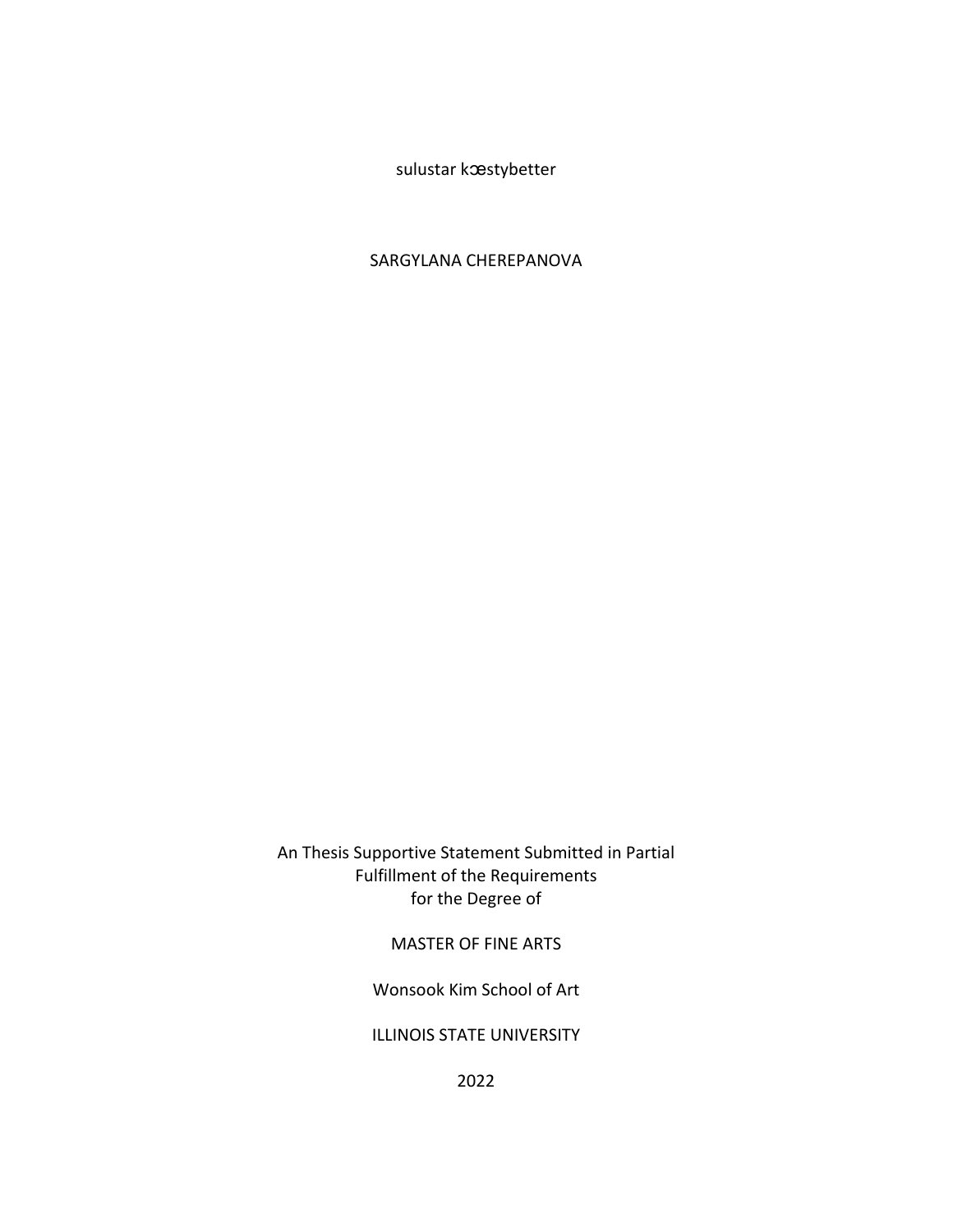Copyright 2022 Sargylana Cherepanova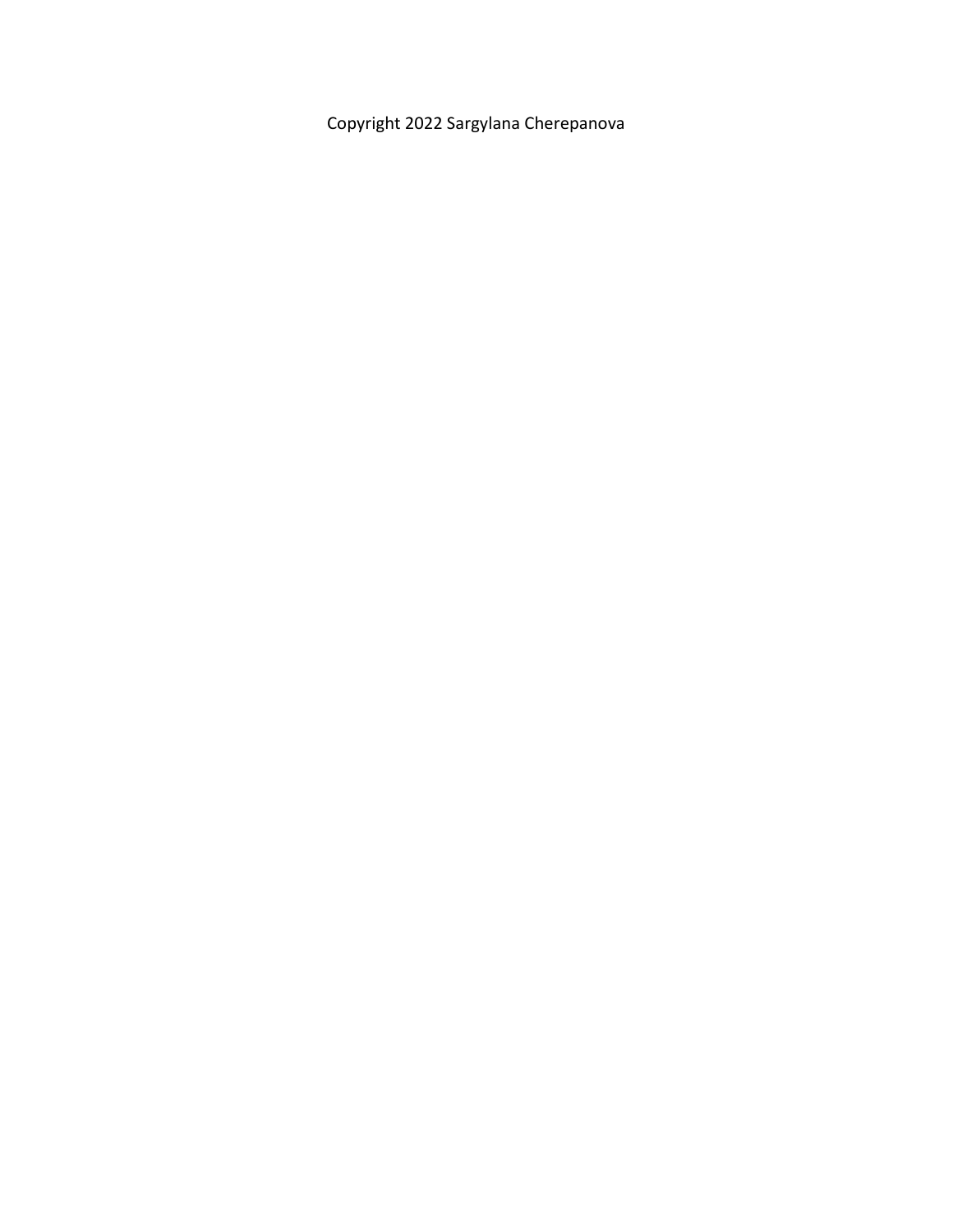sulustar kæstybetter

# SARGYLANA CHEREPANOVA

COMMITTEE MEMBERS: Nathania Rubin, Co-Chair Melissa Oresky, Co-Chair Sercan Şengün

Bert Stabler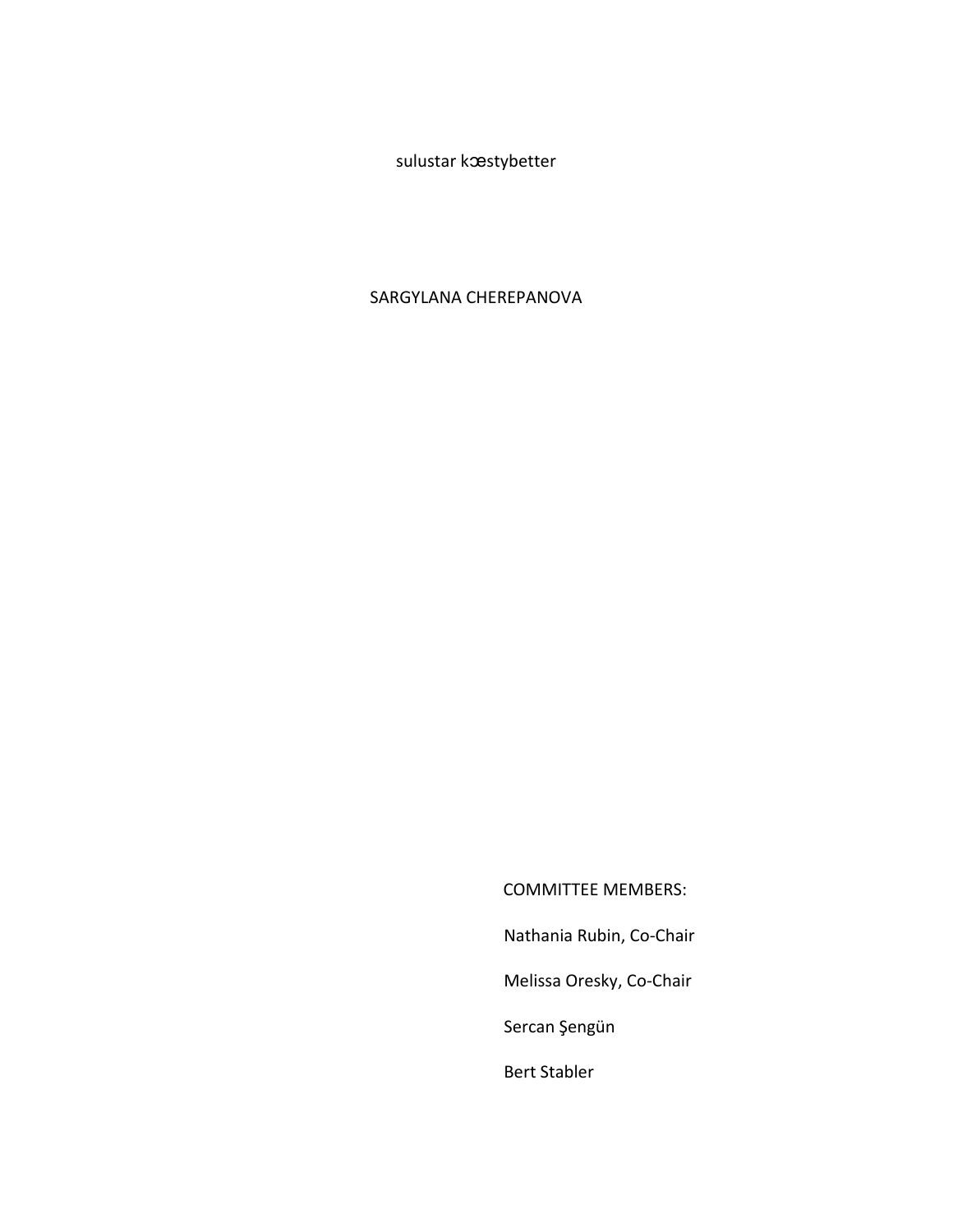### ACKNOWLEDGMENTS

<span id="page-5-1"></span>I thank my committee members Nathania Rubin, Melissa Oresky, Sercan Şengün, and Bert Stabler for helping with this thesis and for all of their moral support. I thank Kristin Carlson and Roy Magnuson for all the help they offered during independent studies. I thank Teri Croft for helping with everything related to school and beyond school. And I thank everyone at ISU I worked with and who helped me through this period.

barwgwtwn ulaqannwk maqtanabwn!<sup>[1](#page-5-0)</sup>

S.C.

<span id="page-5-0"></span><sup>&</sup>lt;sup>1</sup> I thank you all very much - translation from Sakha Yakut language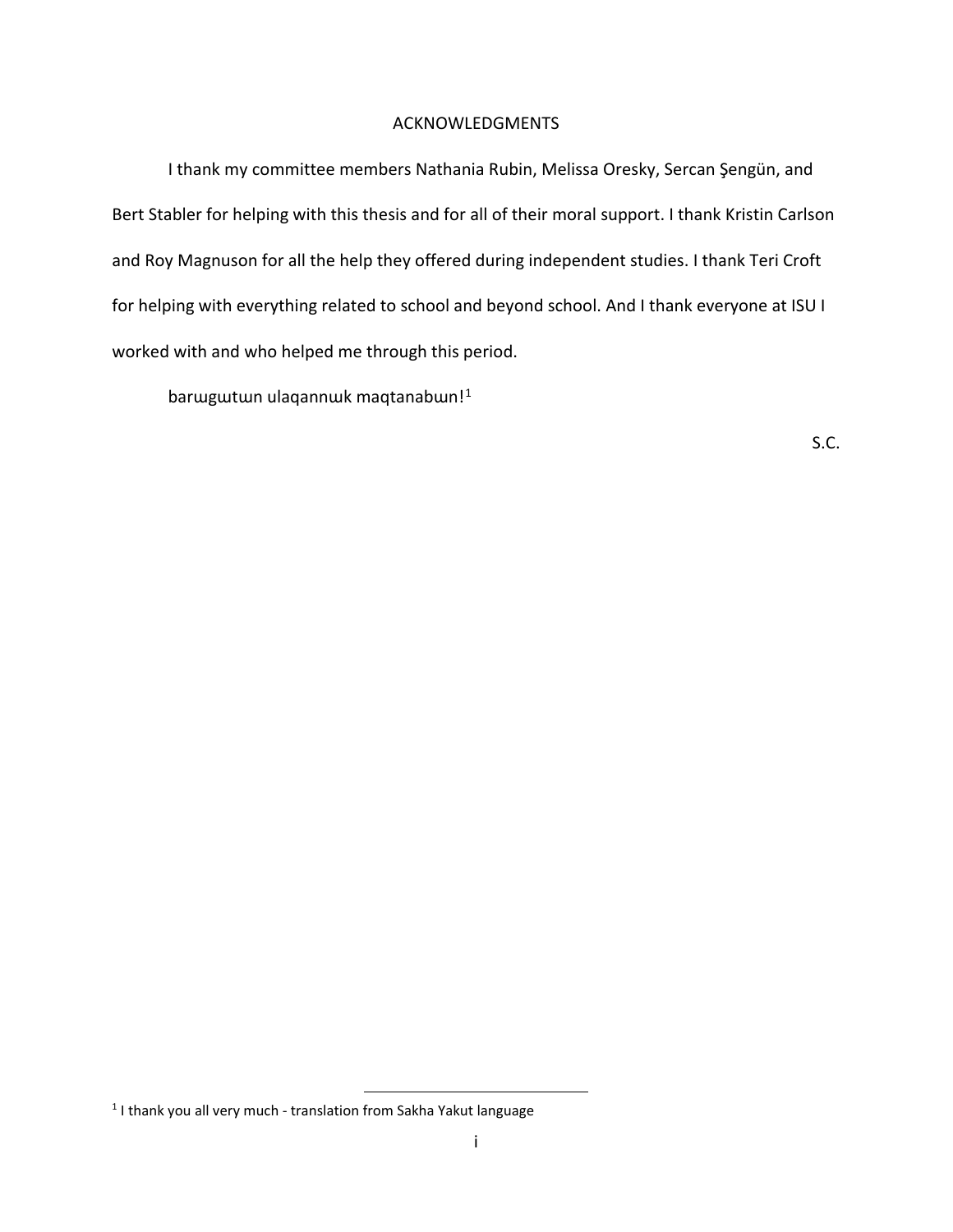# **CONTENTS**

|                                              | Page         |
|----------------------------------------------|--------------|
| <b>ACKNOWLEDGMENTS</b>                       | Ť            |
| <b>FIGURES</b>                               | iii          |
| <b>CHAPTER I: INTRODUCTION</b>               | $\mathbf{1}$ |
| <b>CHAPTER II: WHAT IS THIS RESEARCH</b>     | 4            |
| <b>CHAPTER III: INFLUENCES</b>               | 5            |
| CHAPTER IV: WHY IS THIS RESEARCH IMPORTANT?  | 9            |
| CHAPTER V: WHAT IS GOING ON IN THIS RESEARCH | 10           |
| CHAPTER VI: HOW THIS RESEARCH WAS CONDUCTED  | 14           |
| <b>CHAPTER VII: CONCLUSION</b>               | 16           |
| <b>REFERENCES</b>                            | 17           |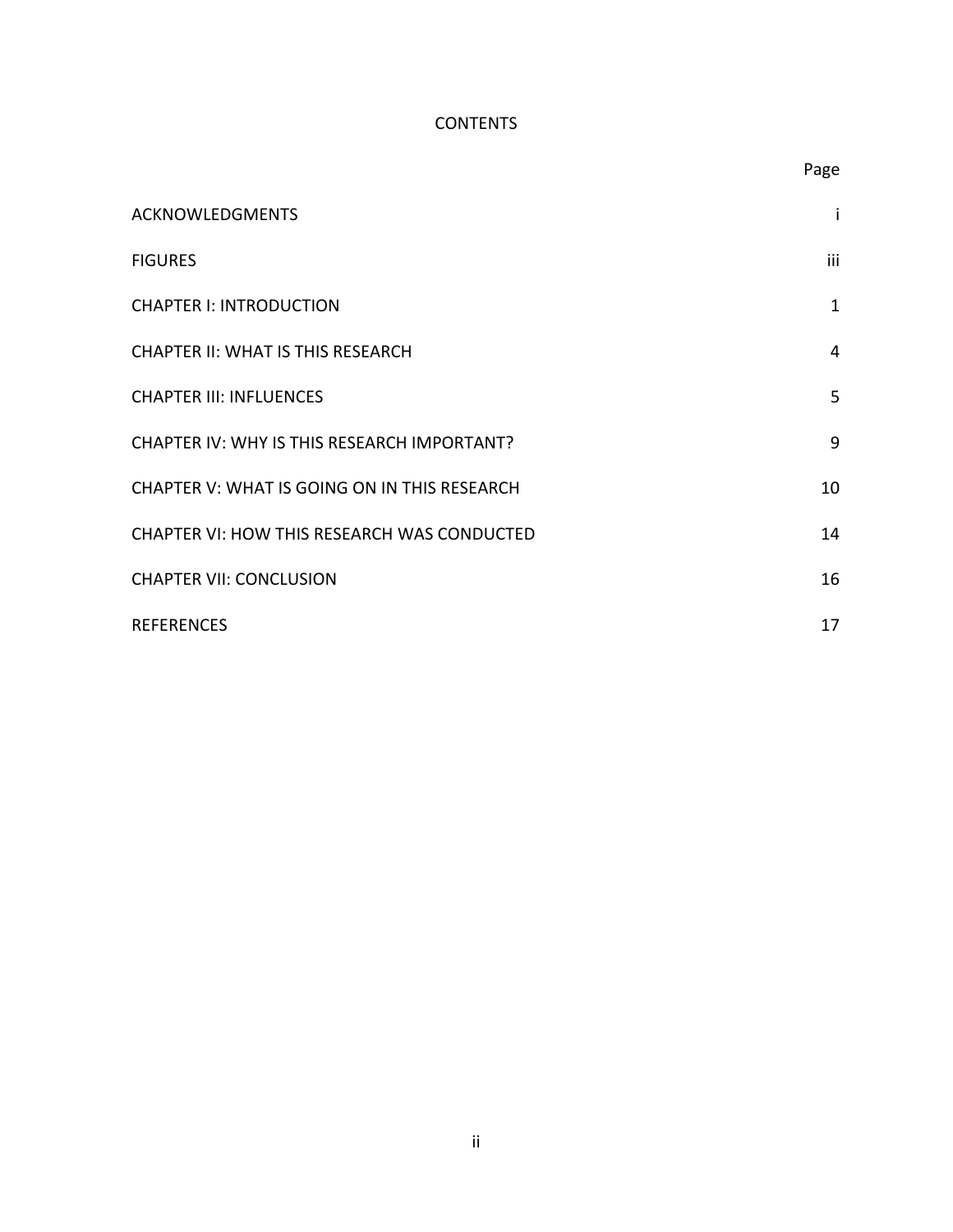# FIGURES

<span id="page-7-0"></span>

| Figure                              | Page |
|-------------------------------------|------|
| 1. The last scene with no narration | 12   |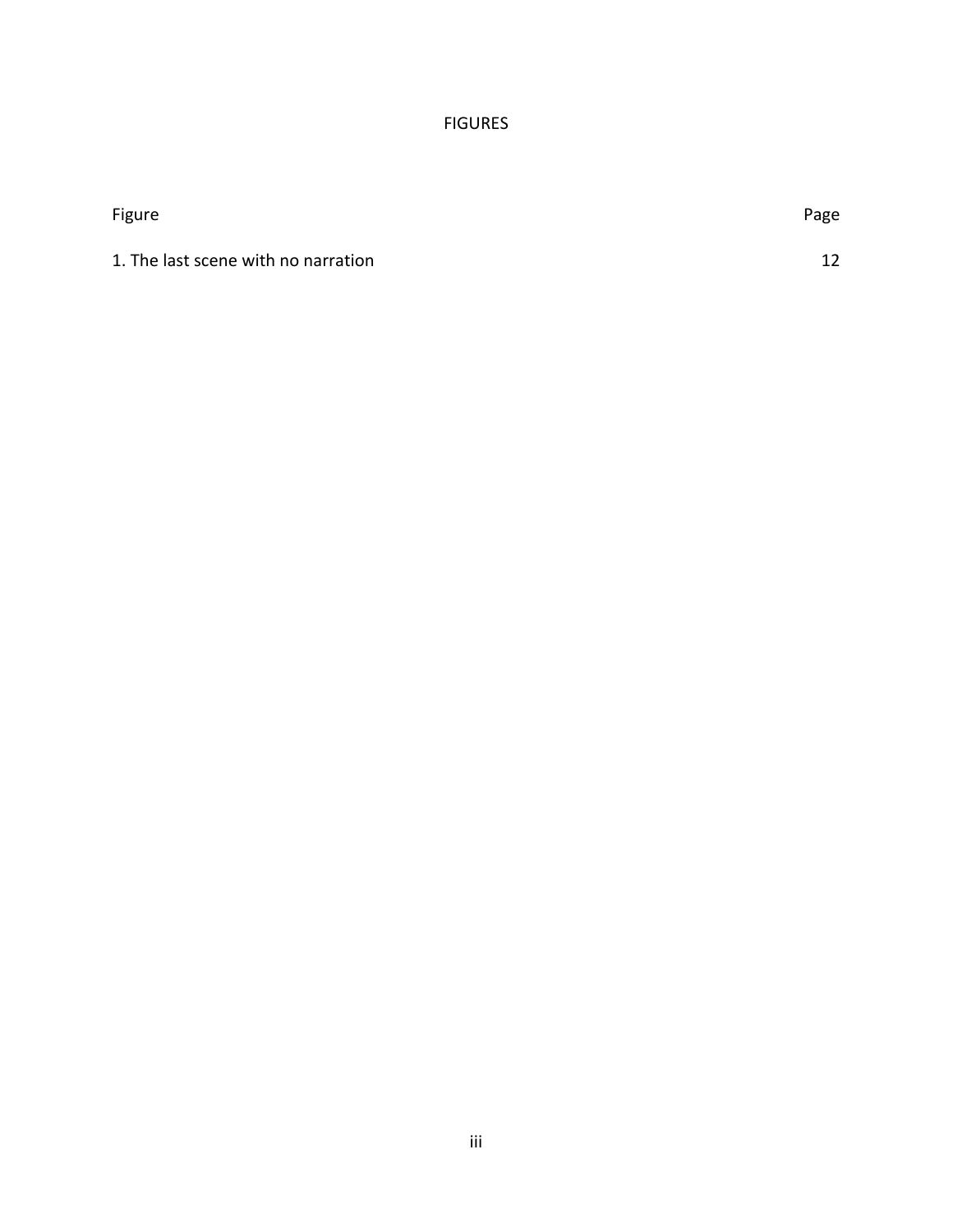### CHAPTER I: INTRODUCTION

<span id="page-8-0"></span>My name is Sargylana Cherepanova. I'm an interdisciplinary Sakha Yakut artist. In "Ethnic groups of North, East, and Central Asia : an encyclopedia" James Minahan defined us as Turkic ethnic group from Sakha Yakutia republic and that we're also considered to be one of the most largest ethnic groups from Russian Far East region.<sup>2</sup> I'm from Yakutsk, one of the coldest cities on Earth. It's located in East-Siberian part of Russia and during winter it can get to minus 60C (minus 76F). In winter we wear scarves over our faces all the time, because humidity in air freezes and becomes tiny pieces of sharp ice in the air that creates dense fog. The air is usually dry. I remember when I first arrived in United States, I was surprised how humid air can be.

In the future Yakutsk might stop being so cold and collapse because of the global warming that causes massive zombie fires. This phenomenon of zombie fires has even been researched in National Geographic article<sup>3</sup>. My current work is focused on decolonization of Yakut art and culture from the influence of imperialistic influence of Moscow. As it's stated in anonymous manifest to appeal to decolonize Russian Federation, Moscow's influence on ethnic regions of Russian federation is harmful to the world and to the ecology and people who inhabit these territories.[4](#page-8-3)

On a personal level my work is about how I felt as an individual in isolation during COVID-19. And how I feel about my country and myself. It's challenging to do so being so far from home, but at the same time it is easier because of not having to listen to propaganda

<span id="page-8-1"></span><sup>2</sup> James Minahan, *Ethnic groups of North, East, and Central Asia : an encyclopedia* (Santa Barbara, California: ABC-CLIO, 2014), 235

<span id="page-8-2"></span><sup>&</sup>lt;sup>3</sup> Alejandra Borunda, "'Zombie' fires in the Arctic are linked to climate change", May 19, 2021,

<span id="page-8-3"></span>https://www.nationalgeographic.com/environment/article/zombie-fires-in-the-arctic-are-linked-to-climate-change <sup>4</sup> Anonymous, "Appeal to decolonize Russian Federation", March 20, 2022

https://www.stop-the-war.world/en/decolonize-russia-en/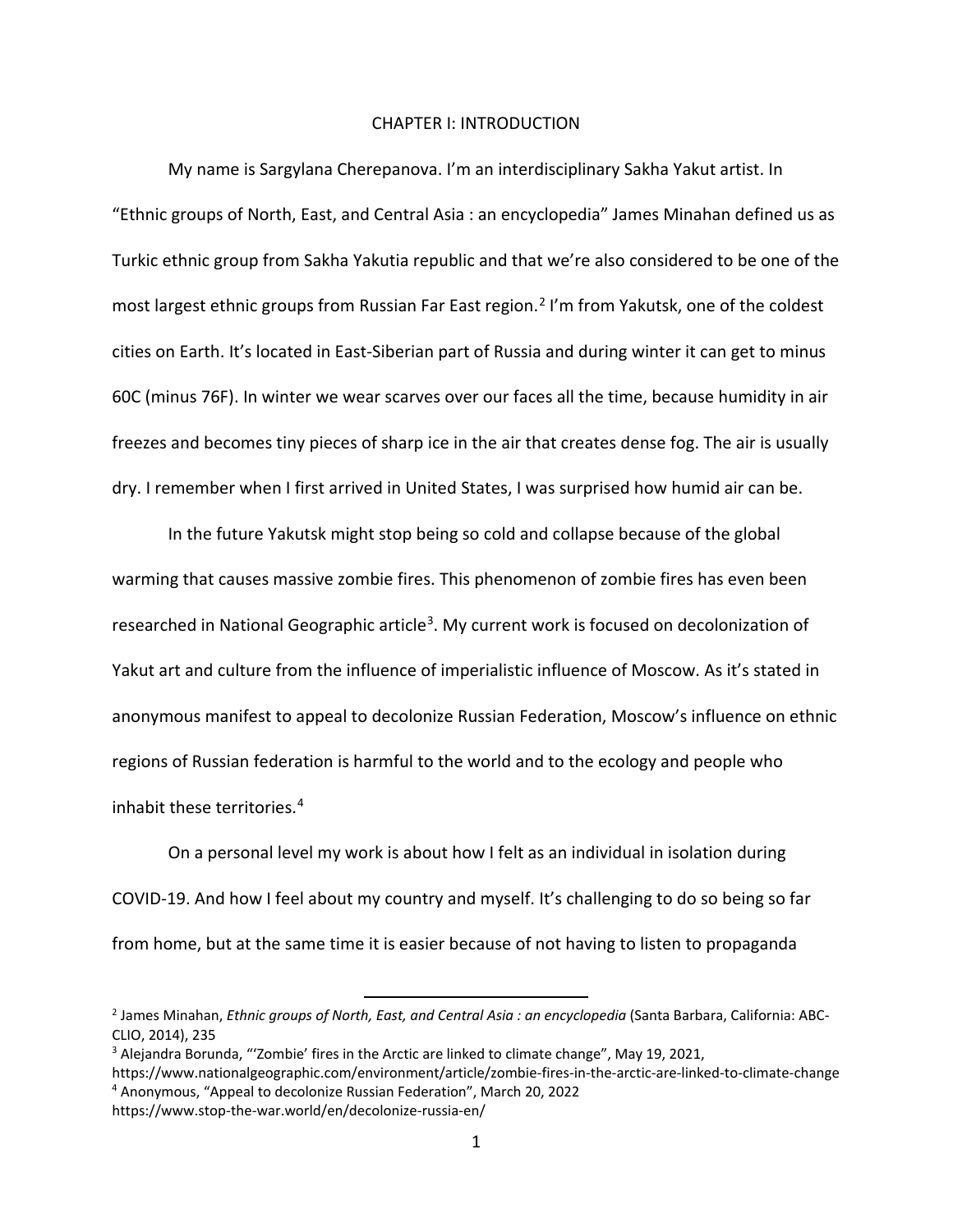materials everyday, and having more access to resources to the works of other artists from the US and the rest of the world who focus on similar problems.

Being far from home has also influenced me to define my identity. I have a confused sense of my identity. Being not Russian enough to be Russian, but being Russian enough to understand that I have the responsibility to at least try to stop the war with Ukraine. And at the same time being born as Yakut in Yakutia, on land that has been colonized by Russia itself. And all these parts of my birth identity collide with me being an international student in America. Together this fusion creates a confused identity that sometimes has a hard time understanding itself. It's hard to even think in just one language.

In addition to questioning my identity of being an international student from Yakutia in America has left me with a sense of facing a unique existential crisis. When I'm talking about the place where I'm from, sometimes it makes me feel like I'm talking about abstract things some fantasy land that was made up, like Olonkho tales being told by Olonkhosuts during long winters.

I haven't met any other Yakut person in almost three years. Usually, when I first meet a person and tell them about where I'm from, about Yakutsk, whwaq<sup>[5](#page-9-0)</sup> or is miine<sup>6</sup>, I meet no recognition. This might be silly, but that sometimes this makes me feel like I'm just talking about things I dreamed, like I was sleeping all my life, that Yakutia doesn't exist and maybe I

<span id="page-9-0"></span><sup>5</sup> Ysyakh – translation from Sakha Yakut language. Ysyakh is a summer solstice holiday, more known as a New Year for Sakha people

<span id="page-9-1"></span><sup>&</sup>lt;sup>6</sup> Sakha Yakut nation dish. A giblets soup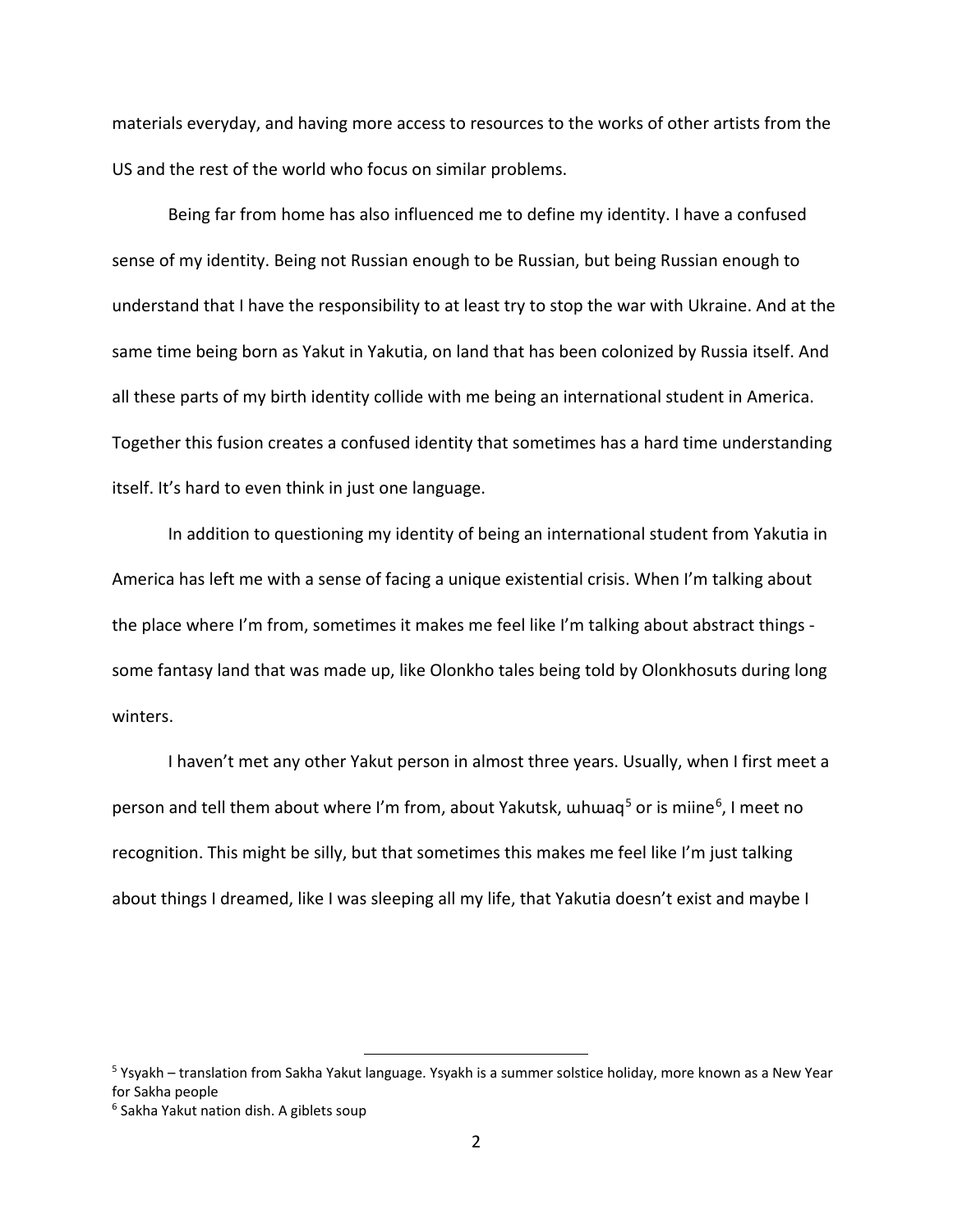don't exist at all. When I meet people for the first time and min saqabun dieteqpine sim biir kim de æjdææbæt<sup>7</sup>....

<span id="page-10-0"></span><sup>7</sup> When I say I'm Sakha, nobody recognizes it - translation from Sakha Yakut language.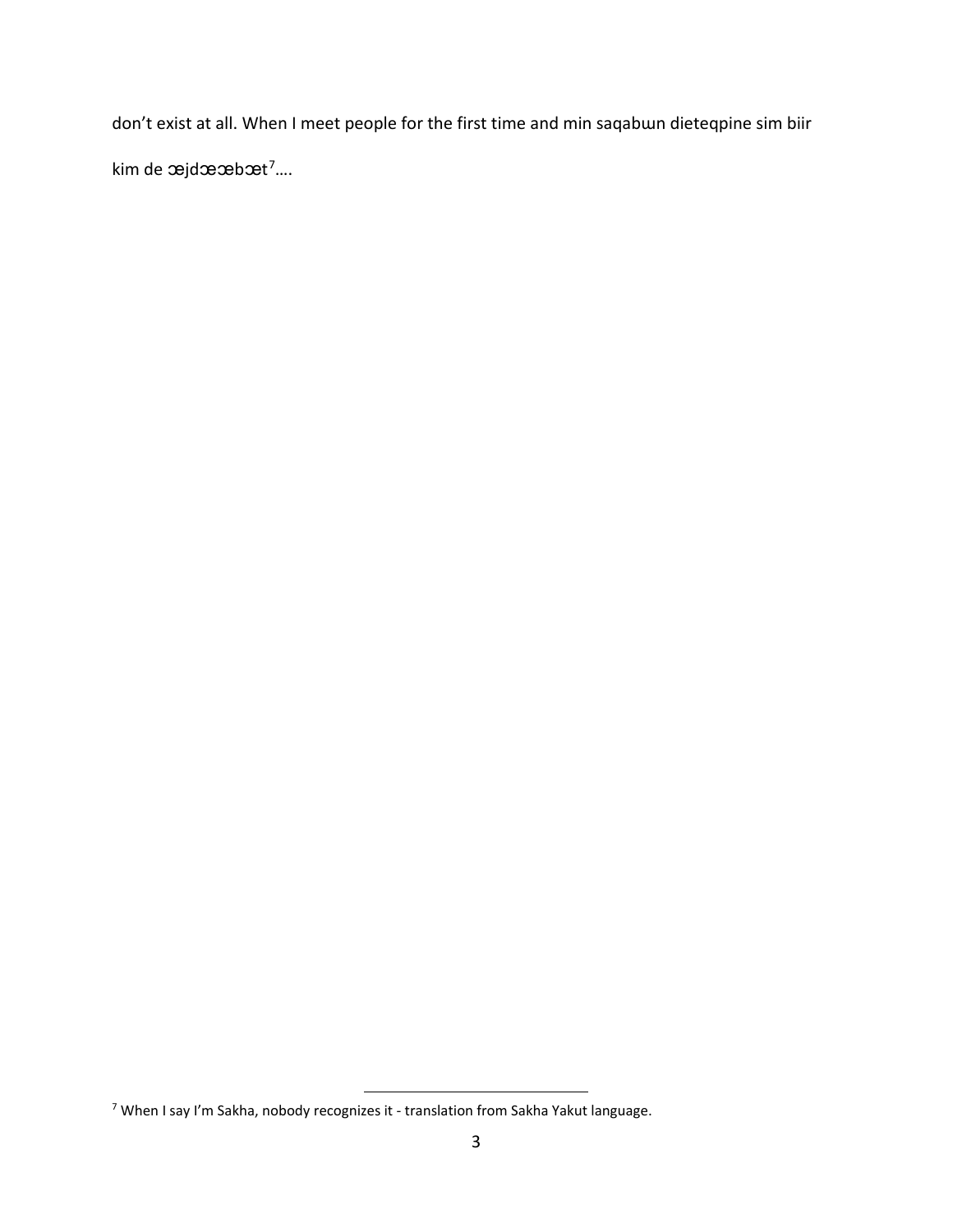### CHAPTER II: WHAT IS THIS RESEARCH

<span id="page-11-0"></span>This research is about making an artistic videogame that is not a game in the usual sense. The end result exists in multiple variations. One of them is a presentation in a form of a video that was shot inside of a created game. The other variation is the game itself that can be run on a personal computer. The first variation, a 16 minutes long video is designed to be presented in a gallery environment already has some established rules. The other is designed to be experienced in the comfort of your own home while staring at the screen of a computer.

The non-game investigates what makes a game a game and if a videogame can exist without a strictly defined gameplay elements. A lot of traditional games are usually seen from a Western point of view. It has to cater to a player and has to have a set of rules. I've made a videogame that is simultaneously an art-object, a non-game, and also an attempt to decolonize the space of videogames and the world that creates it. It is an attempt to look at videogames presented as a form of art from the perspective of a Sakha Yakut person.

The central element of this non-game is how I'm trying to examine my own existential crisis as a Yakut person. When I cannot find traces of my culture in the Western world, I create my own worlds based on my experiences and memories.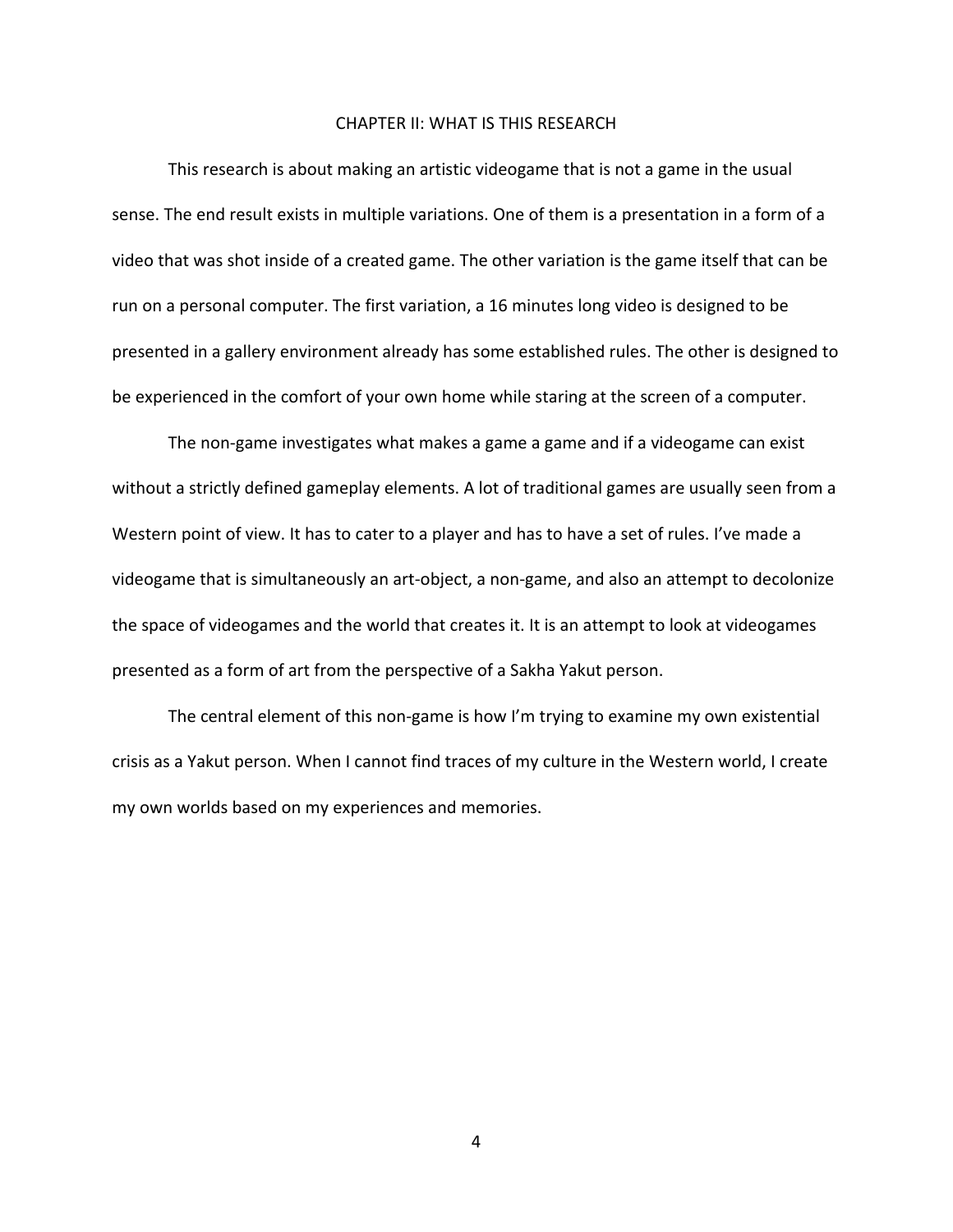#### CHAPTER III: INFLUENCES

<span id="page-12-0"></span>When I make my work I think about narrative. I wonder, is it possible to completely avoid narrative in video games? In considering how storytelling could operate in this game I find some inspiration in Yakut Olonkho epic tales and contemporary videogames.

During long winters Olonkhosuts could tell these tales for a few days or even weeks. It has become a cultural code of self-identification for Yakut (Sakha) people. This phenomenon of when Sakha people started to identify themselves with Olonkho is described in *Storytelling in Siberia : The Olonkho Epic in a Changing World* by Robin P. Harris. Harris notes that there was a cultural oppression of Olonkho in USSR. As a result, many Olonkhosuts died out. And only when UNESCO recognized Olonkho as a cultural masterpiece that should be guarded, began the new era of revitalization of Olonkho and Sakha Yakut identity.<sup>[8](#page-12-1)</sup>

Olonkho and other shorter tales describe a mythology and the whole construction of a universe. But Olonkho is also improvisational art, and so one story can go on for a long time changing its shape, becoming something else. But even though I realize how important this is for my culture, I also find Olonkho problematic. Being traditional art it appears a little bit too outdated and sexist for me - one of the patterns that I see is the treatment of women as inferior or evil if they're not fertile. As Anna Danilova noted in the paper *The Image of a Woman-Knight-Hero in Yakut Olonkho* women abaahy (Sakha monsters, antagonists of Olonkho) are visually described as infertile with narrow hips and sharp breasts.<sup>[9](#page-12-2)</sup> This probably

<span id="page-12-1"></span><sup>8</sup> Robin P. Harris, *Storytelling in Siberia : The Olonkho Epic in a Changing World* (Urbana, Illinois: University of Illinois Press, 2017), 135-138

<span id="page-12-2"></span><sup>9</sup> Anna Danilova, *The Image of a Woman-Knight-Hero in Yakut Olonkho* (Yakutsk, Russia: Institute of Humanitarian Research of Academy of Sciences of Republic Sakha Yakutia Olonkho Center, 2008) https://cheloveknauka.com/obraz-zhenschiny-bogatyrki-v-yakutskom-olonho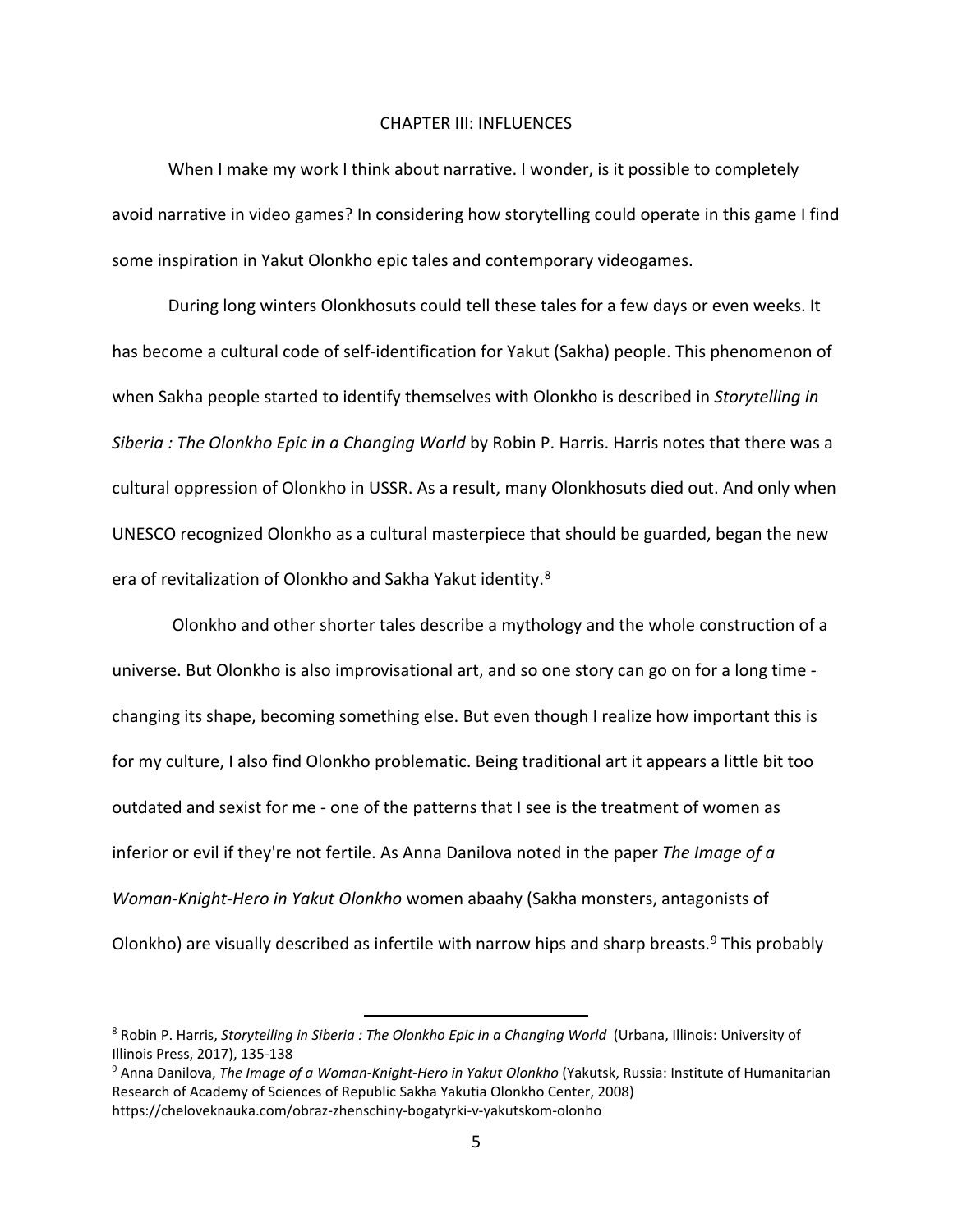also has something to do with the theme of fertility cult everywhere in Sakha Yakut culture, even in Ysyakh. Of course this is probably connected to the attempt to revitalize our culture and our people, but it still makes me feel uncomfortable.

Technically as a game developer I feel a certain responsibility to not even unintentionally recreate patterns from the real-world oppressive systems when I'm creating simple rules and invisible walls for the games. I'm making a game where you as a player don't have to do anything at all. I don't really know where I'm going with this, I'm still exploring and researching. I just think that it's important to be aware of what is going in the world, especially when you make videogames. Entirely excluding politics and social issues from videogames is impossible.

My main influence is a movement that exists in Western art which is called Indigenous Futurism. According to Skawennati, this movement is about including indigenous people in the science fiction vision of the future, so indigenous people can see themselves in the future. That we're not dead. We're alive. It is about fighting the stereotype of seeing indigenous people as less authentic if they work with technology.

Skawennati is a Mohawk artist that tells a story from a perspective of her digital avatar. And she is also a co-founder of the projects like Initiative for Indigenous Futures and Aboriiginal Territories in Cyberspace.

Skawennati's work *She Falls For Ages* is a video work which can be described as a machinima. Meaning that it's a video shot inside of a game. In this example this work was made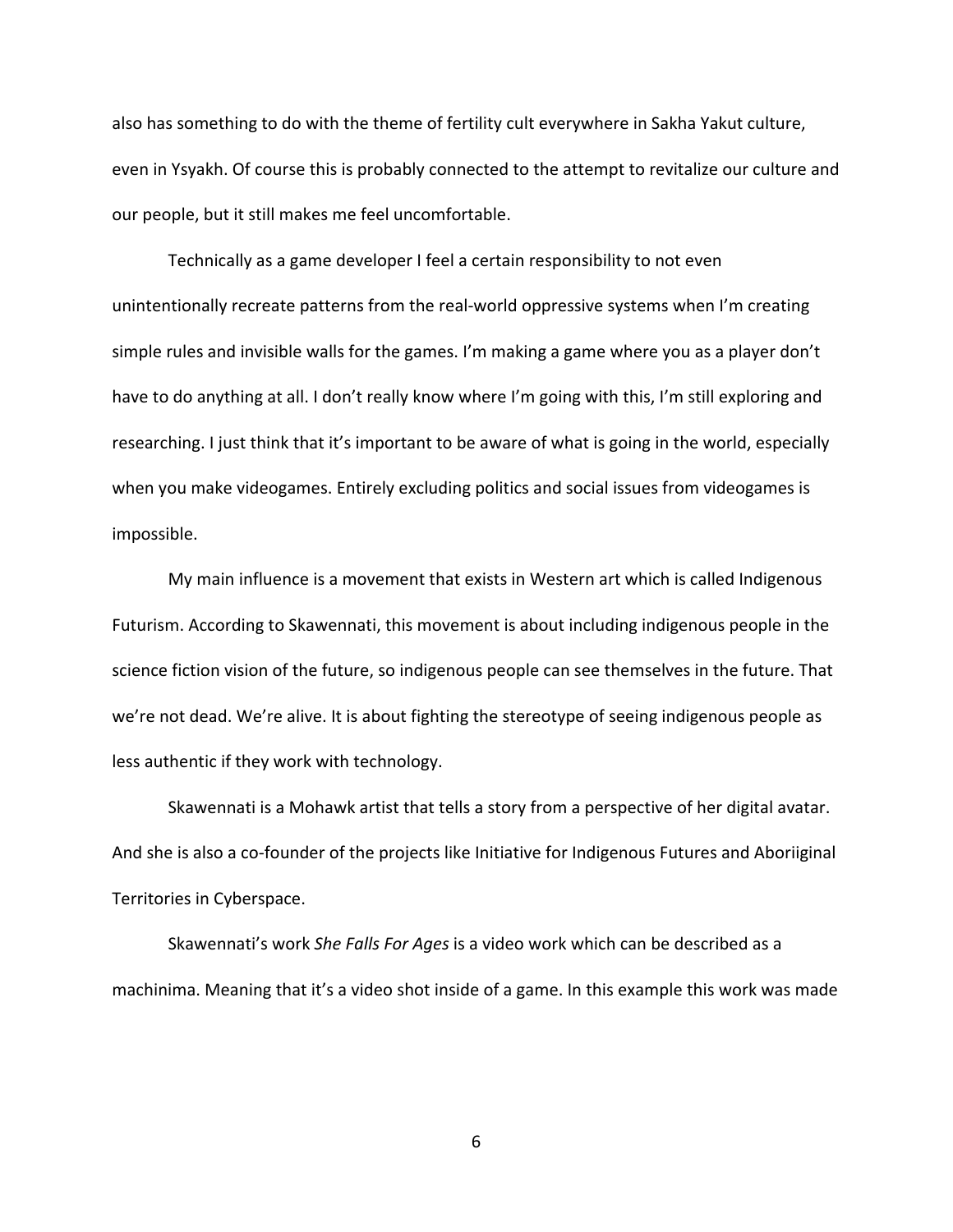using environments of a game Second Life. Skawennati retells a tale of worldbuilding from her culture in sci-fi setting. By doing this she combines two elements. The past and the future.<sup>[10](#page-14-0)</sup>

One of the things that Skawennati made in digital space was her avatar. I thought it was interesting. Sometimes it seems to me that the character creation process is the most interesting part of the game. And I could also see this as a process that is needed to inhabit a digital space. As a person whose land has been colonized by Russian Federation 389 years ago, I feel a special connection to it.

Lindsey Nixon noted in the work *Visual Cultures of Indigenous Futurism* that academic discourse may tend to infantilize artists from this movement. And it might center only on certain concepts that are allowed, making this unintentional lip service.<sup>[11](#page-14-1)</sup> I also agree with this. I read it that in a way giving attention only to the future component of this cultural movement can indeed be seen as a lip service, by allowing other problems to be silenced, such as the difficulty to access needed COVID supplies in indigenous communities not just in America but everywhere in the world. I feel like Indigenous futurism can and maybe should have teeth. So, it wouldn't be a safe convenient movement that can be used by institutions or even governments.

I don't have an answer for that. But I still like the concept of Indigenous Futurisms and Afrofuturism as well. I think I was working in this similar direction even before I discovered about these movements. When I started making a structure for video game I'm working on

<span id="page-14-0"></span><sup>10</sup> Skawennati "She Falls For Ages", April 11, 2017, https://vimeo.com/212761877

<span id="page-14-1"></span><sup>11</sup> Lindsay Nixon, "Visual Cultures of Indigenous Futurism*" Otherwise worlds : against settler colonialism and anti-Blackness* edited by Tiffany Lethabo King, Jenell Navarro and Andrea Smith (Durham: Duke University Press, 2020), 332-342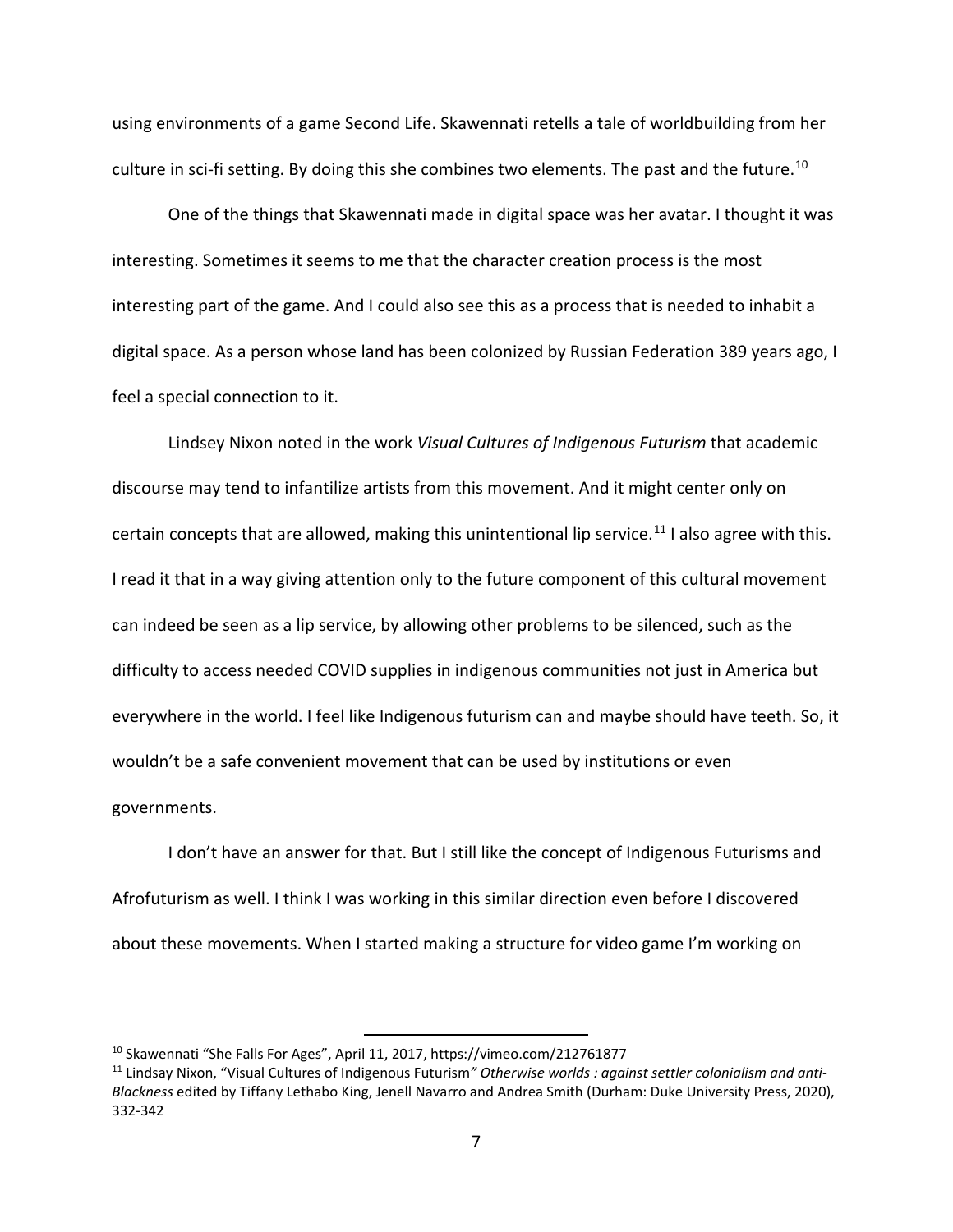right now, I found an inspiration in Yakut mythology with the idea that there are layers in the world, and the belief from Yakut shamanism that everything has a spirit and is alive.

The other narrative-related inspiration was a game "The Beginner's Guide" by Davey Wreden. This was the first game where I cried. It was at the moment when the author directly interacted with the player and talked about his personal experiences. I felt like it was something similar to the communication that already happened and is still happening between the person who created the game and the person playing it. And all of this is going on at different points in time. I set a similar goal in my game - to bring in something personal and to create an unusual interaction with the player.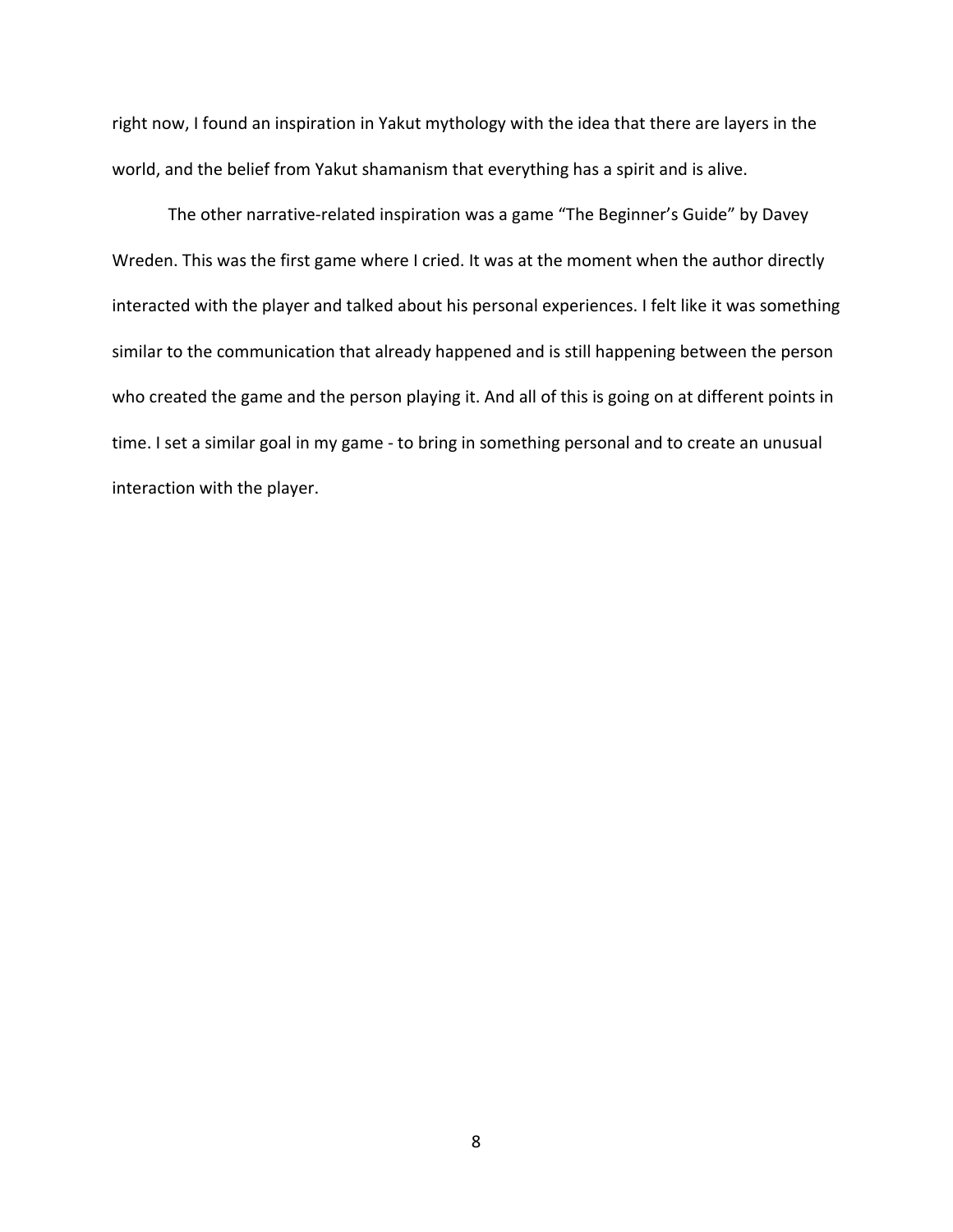### CHAPTER IV: WHY IS THIS RESEARCH IMPORTANT?

<span id="page-16-0"></span>I'm interested in researching what elements make a videogame an art project that can be displayed in a gallery environment. I see parallels between creating rules for a bunch of locations floating in airless space and how rules are created in our real world. I wanted to be aware of these parallels, so that I wouldn't accidentally recreate real-life oppressive structures from our world. I want my project to be personal, so that when people look at it, they could easily tell it was made by someone and not a company. I incorporate my cultural Yakut (Sakha) upbringings in this project because I want to decolonize a video game space and the real world beyond this virtual reality, and because it's important for me as a Yakut person to see myself in the future and not just in archives of history museums.

This research is also important for me because I think that that social and political components of the work (especially in a video game format) shouldn't be easily separated or erased. This research is a statement for me that I disagree with imperialistic colonial policies of Moscow and I can't and don't want to avoid these manifestations in my work.

My goal is to make a non-game that is personal and that is challenging the definition of the videogame and the art.

I also hope to bring diversity in the world of videogames that is currently dominated by white male developers.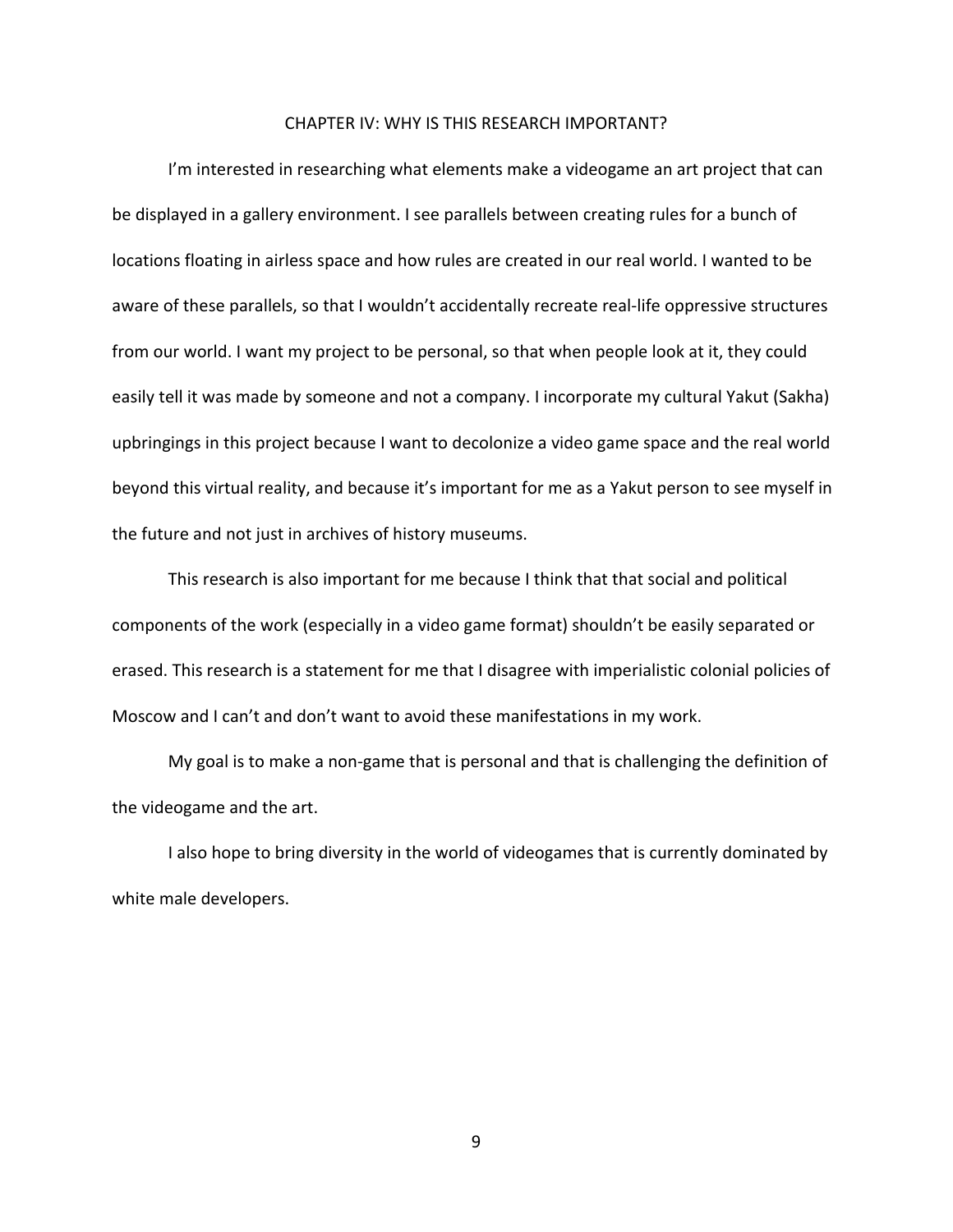### CHAPTER V: WHAT IS GOING ON IN THIS RESEARCH

<span id="page-17-0"></span>sulustar kꭢstybetter translates as *stars aren't visible*(or *I can't see stars*). It's written in the Novgorodov alphabet that was created by a Yakut linguist Semyon Novgorodov and was briefly used in from 1920 to 1921. Unlike the modern Yakut alphabet, it's not based on Cyrillic script $12$ .

The non-game begins in a room that represents a typical bedroom that associates with the experience of having to go through COVID while staying at home. There's a dragonfly on the wall that is supposed to be character that guides you through the game. I feel a special connection, a kinship with the dragonfly.

Soon the game cuts to the more fantastical version of this location. This location has been made in Virtual Reality. What is interesting about working in VR is that it has a unique sense of perspective. In the first semester, I remember reading a piece about scopic modes. There was an example about cameras in cinematographic media, where the angle of the camera limits our understanding of what is going on. I thought about how this idea might apply to VR. There's no camera limitation in VR, since you're the camera. You can look at everything under any possible angle. You can go everywhere and if there are several events happening, you can witness them all. There's more perspectival freedom.

But still, it's not just a camera. It's everything else in the game that matters too. The game, app, or digital experience has a system with rules. Since the beginning of studying in the MFA program and taking courses that are not offered in Russia because of current ideological clashes, I realized that as a game developer I have a responsibility to not recreate real-life

<span id="page-17-1"></span><sup>12</sup> V.M. Ionov, Semyon Novgorodov, *saqalɯ: suruk bicik* (Yakutsk: Oblast Typography 1917)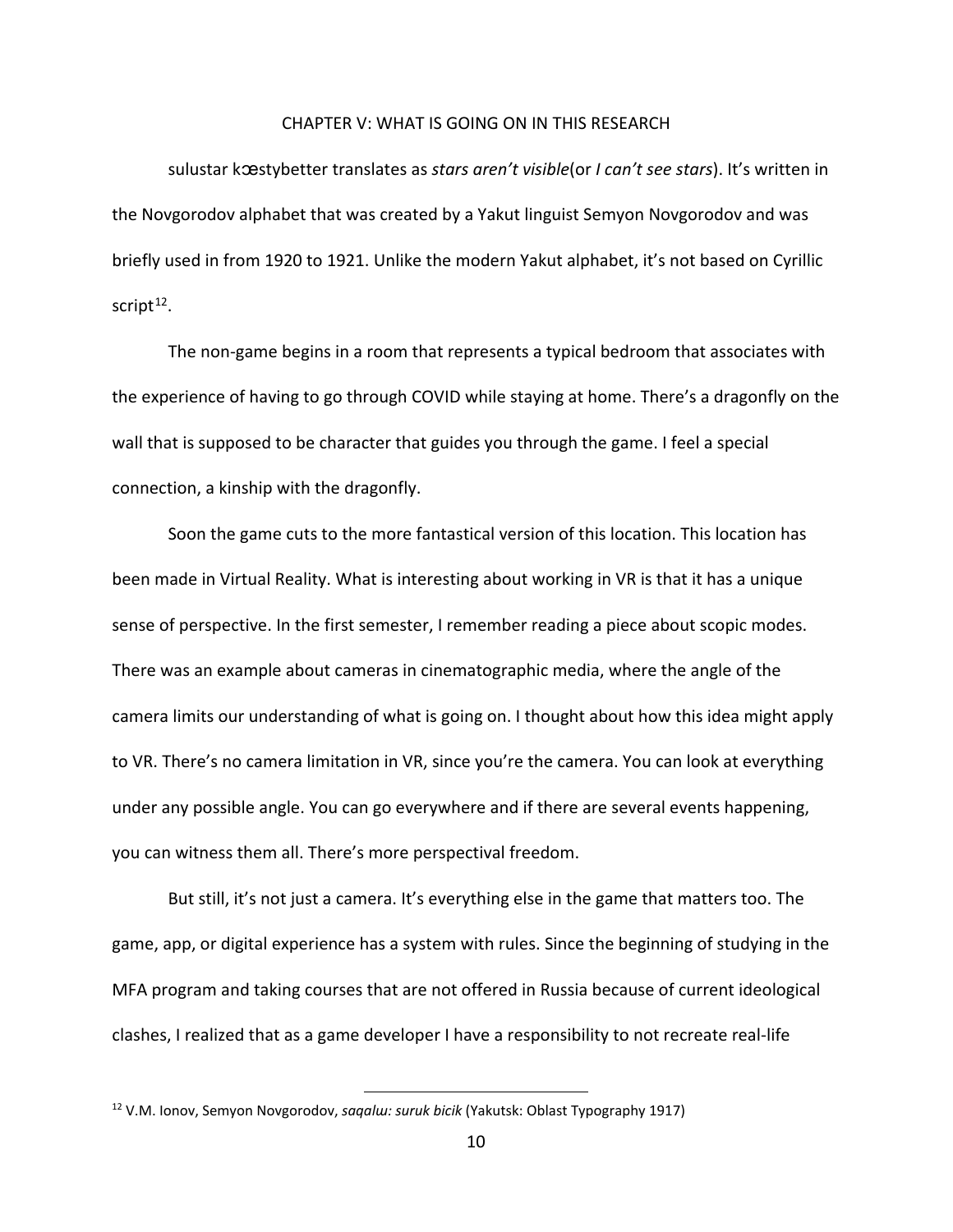existing systems that harm oppressed groups and everyone else too. And as a gamer myself I would like to see more games that are created with a similar understanding.

In this second room there multiple plants in pots, to which I refer as Non-Playable Characters(NPC). Generally, I tried to create a feeling that everything is alive and has a spirit according to the Yakut shamanic worldview, but the reason for giving the plants text voices is different. I felt like they were alive in another way. I think they represent trapped pieces of my Yakut culture. Once they were free, but now they're constrained to these containers and they need to be nourished with care. Their future is unknown and honestly, I don't know if min tɯlɯm will still exist in the future.

After several events in these first locations, the player gets transported to another location that was recreated from the memory of a very real place, my hometown of Yakutsk. What the player sees there is a playground surrounded by tall buildings. These buildings represent a typical residential architecture style in Russia that is called "hrushevka". Architecture can be designed as an instrument of oppression. This is what hrushevka buildings symbolize here. The player is trapped and the only way to temporarily make those buildings disappear is to interact with the playground construction. After these interactions the buildings slowly disappear underground, but it's just temporary. After some time the player find themselves trapped again in the cube textured with rendered surroundings. When I created this particular chain of events, I wanted it to be a metaphor for the fact that when you ignore a problem, it doesn't mean that it will go away. I wanted to talk about how there's very little difference between practicing self-care when you're trying to save your mind in an impossible situation and blissfully ignoring the problem.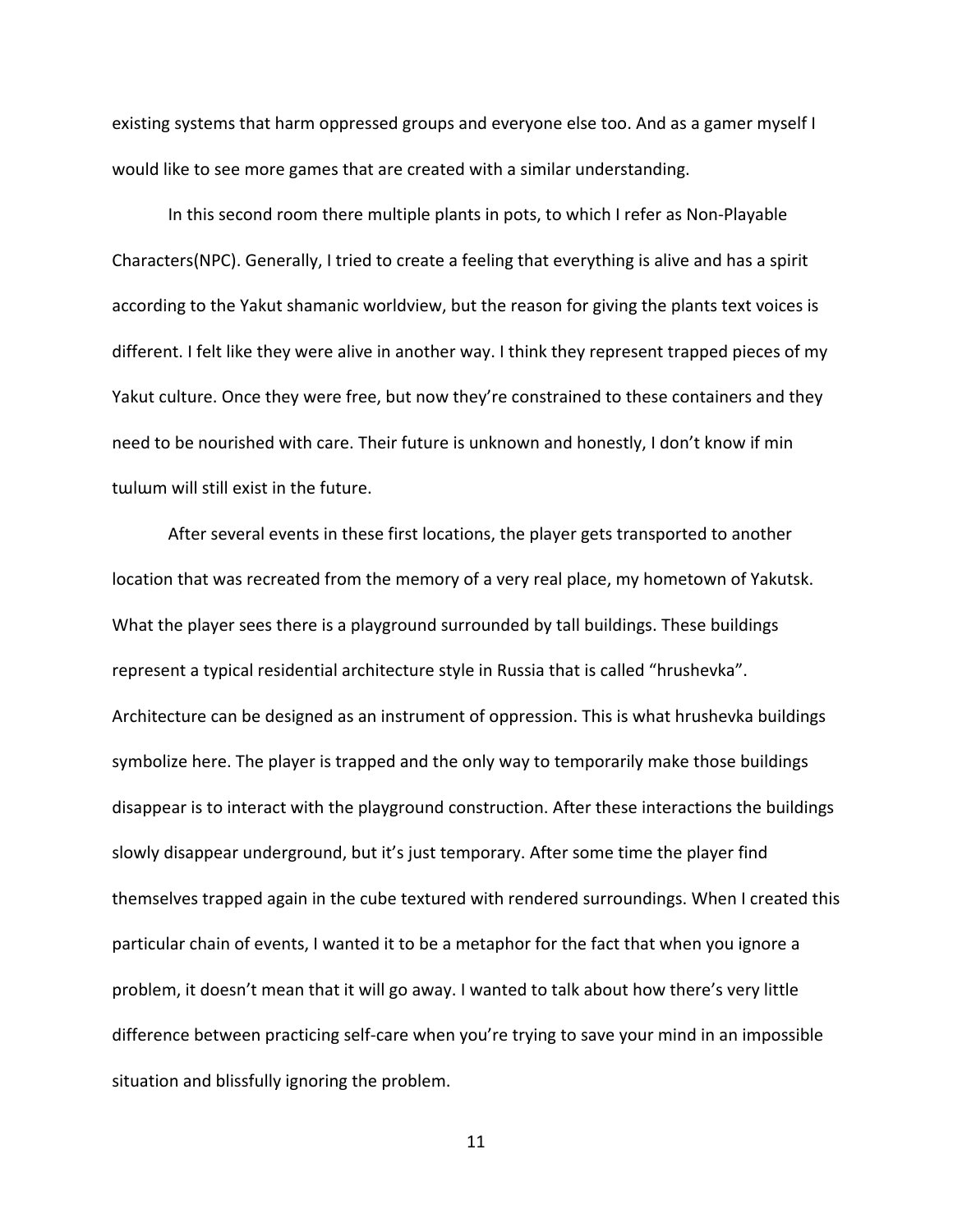The other thing I was thinking about while creating this playground is how a memory can transform and twist when you're trying to remember it. It's not something still and permanent. Visually I was also inspired by aesthetics of point-cloud data. This is why there are so many particles in the air. It was supposed to create a feeling that everything can disappear or morph any second.

The sun in the sky is an important part of a whole composition. In Sakha Yakutia Republic we have a celebration that is called ɯhɯаq (Ysyakh). It's informally called Sakha Yakut New Year. It's celebrated during summer solstice. During whwaq we gather outside of the city, perform or watch various dancing and singing activities. And we stay there during night and meet the rising sun as a culmination of the entire celebration. It is believed that when you meet the sun, you absorb the energy for the rest of the year. I try to include this feeling in most of the scenes I created in this project. And it's the most evident in the next transition to the final scene which has no narration at all.



Figure 1. The last scene with no narration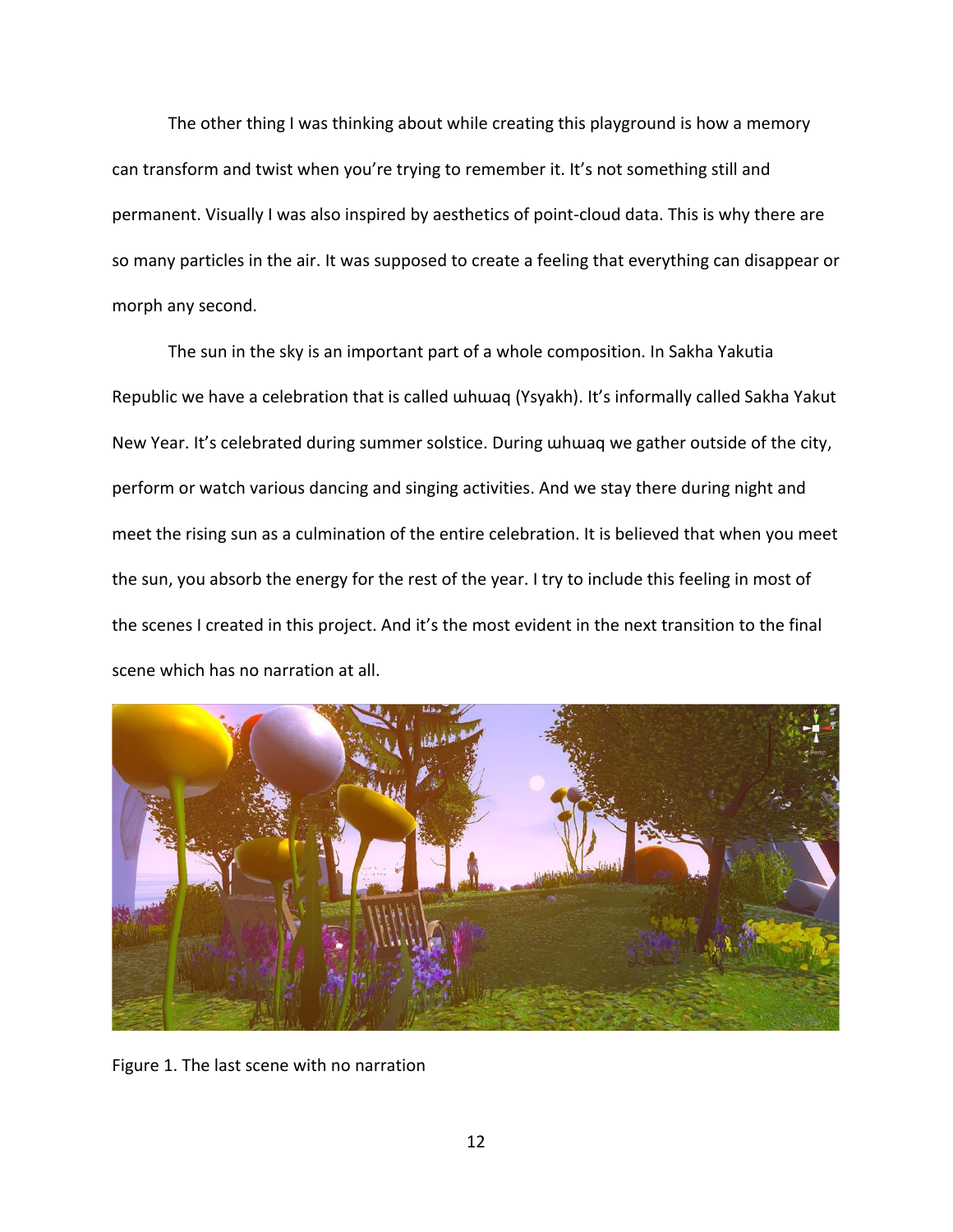When creating it, I tried to make it feel alive. Perhaps it is the most "indigenous futurist" scene here. After finishing exploring this fictional land, a player can activate an invisible construction that resembles a diamond mine. It expresses my feelings about the fact that the Russian government uses our lands and resources for their gain. And how the concept of "indigenous futurism" can both be a hope and a trap. Yes, having a vision of the future is very important. Especially for the people whose future has been taken away. But how can future exist without present and past. I feel like I can dream about the future of Sakha Yakutia republic every day, create works about it. But in real life we and our resources are still used by government to wage wars. It's convenient for a government to have harmless dreamers who are so deep in their dreams they don't call the government out.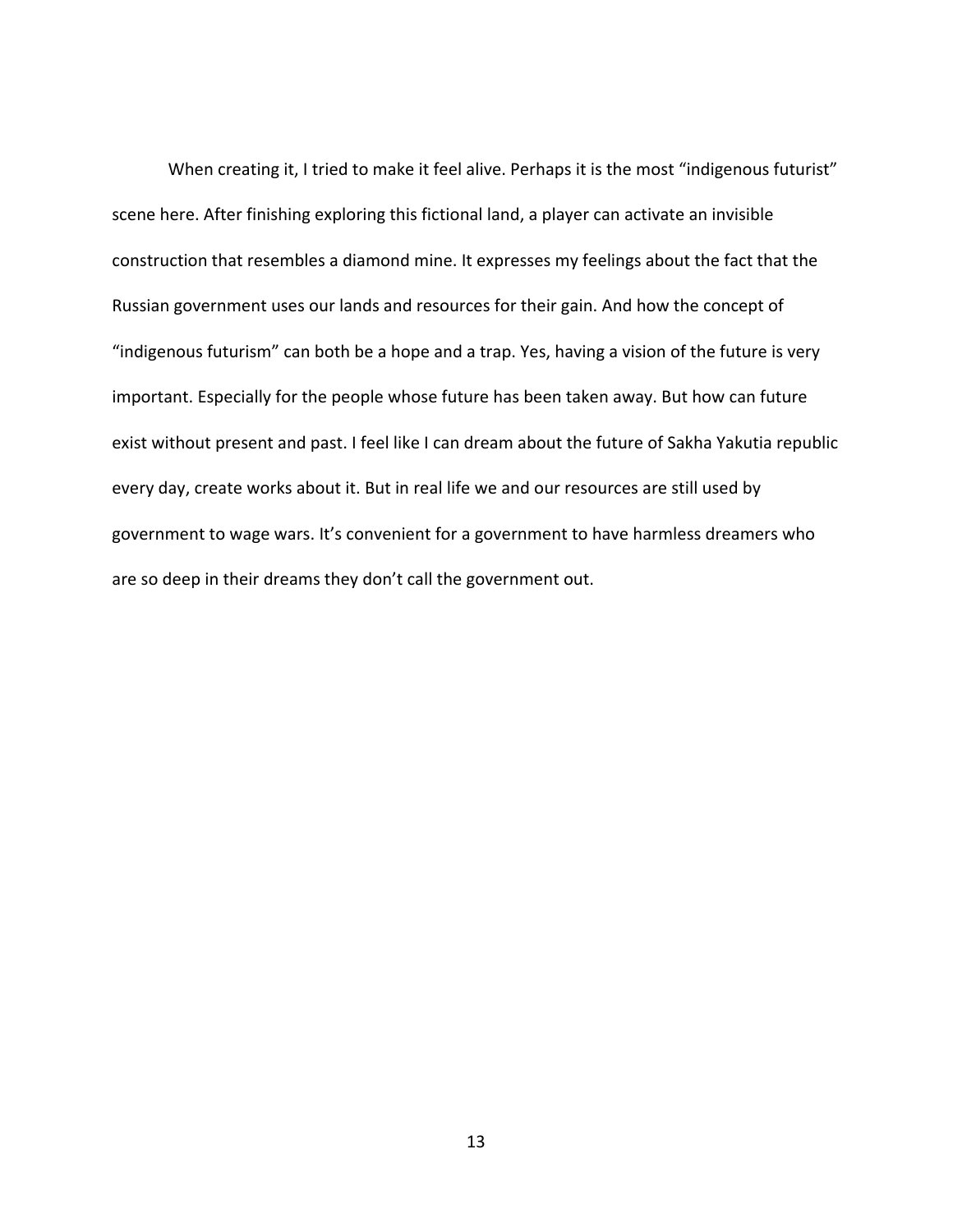#### CHAPTER VI: HOW THIS RESEARCH WAS CONDUCTED

<span id="page-21-0"></span>Because I'm a visual artist, most of the development happened in the 3D modelling software application Blender and the game engine software platform Unity and some parts of it were also developed in the VR software application Gravity Sketch.

The music was composed with understanding that absence of the sound is also a part of the composition. The main goal was to make it fit the non-game pacing.

The conceptual part was developed through researching what it means to be Yakut in modern world, the existential crisis of Indigenous people, the "indigenous futurism" concept and how to make a game that is designed to be displayed in a gallery environment. I made a lot of journaling, sometimes waking up in the middle of the night to write down the idea that I just dreamed.

When I make the 3d objects I open the Blender program and start a rough build. At first, my environment is not functional. A player is a capsule, a tree is a cuboid. As I work, things become clearer. They become characters, allegories, feelings, spirits. A space made from a corridor, a house, an island, the sky. What is a sky? A sky is a cube. A cube made with blue textures. A white ball is drawn in my sky. The painted clouds froze over me. My sky is a cube. It stands still, but it is endless. It's unreachable.

I used allegories with cubes as an environment device and the transition device a lot. Because the cube is the most elemental object. It's usually the first object to be created. And I find it poetic.

Then I create an island in the middle of the void. It is abandoned, there is nothing on it that can breathe. Is the island the heart? It seems like a still heart in the middle of emptiness.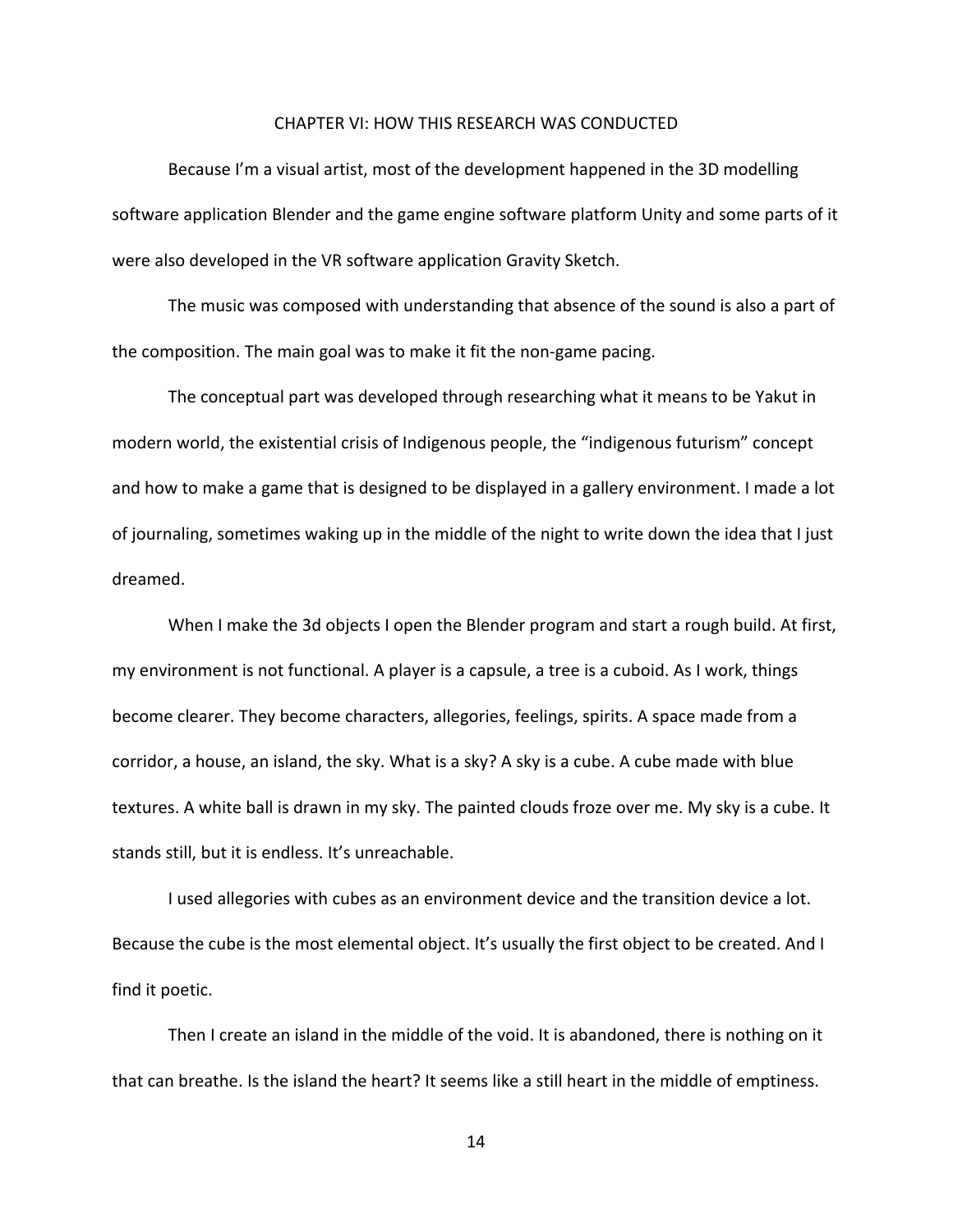The void is a space that exist beyond all the invisible walls and locations in the game. Technically void in my game an unlimited empty space in which the map of the game exists. If the player falls off the map they will fall forever. Until they shut down the game. I thought it'd be interesting to activate this space as well. Or rather the absence of it.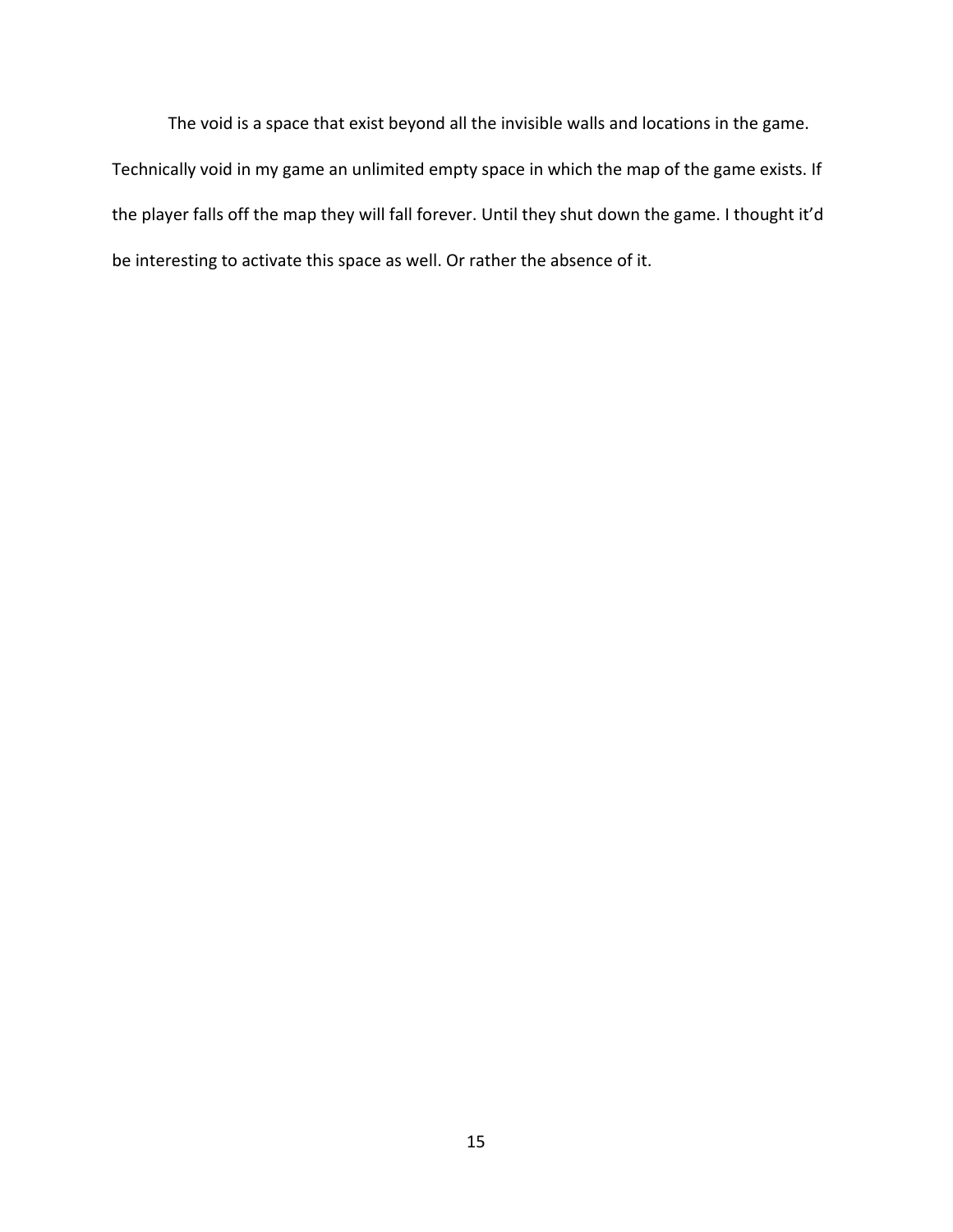### CHAPTER VII: CONCLUSION

<span id="page-23-0"></span>My research demonstrates that even though I'm Sakha Yakut, I don't have to make my work only about Olonkho epic tales. My culture doesn't have to stay locked away in the archives of history museums. My culture can evolve and change forms. I can tell my own story and transcend it in artistic non-game, and that it will matter too.

But also, in order to create or resurrect the future that has been taken away I shouldn't forget about both past and present. My work as a Sakha Yakut person can be easily used by institutions and governments because of its appeal to the hope of having future and this is why my work needs to have teeth.

Even though I don't agree with sexism in Olonkho, I still appreciate Olonkho's role in revitalization of Sakha Yakut culture and I can use this storytelling as inspiration.

And even though it feels like Sakha Yakutia is not real sometimes due to the fact that we have been erased by colonization by Russia, my Republic of Sakha Yakutia is very real and so is war.